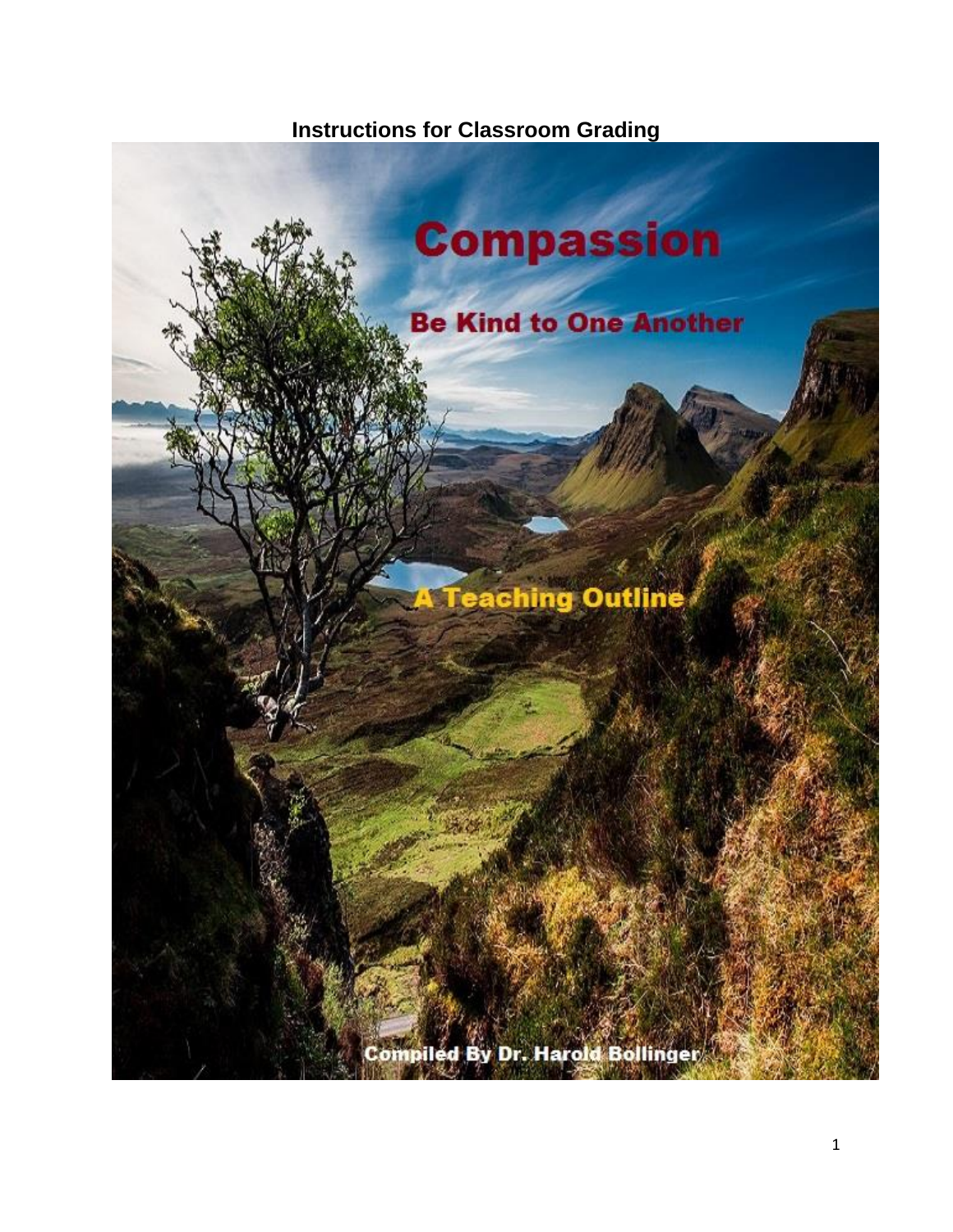### **Be kind to one another.**

### **[Ephesians](http://bible.knowing-jesus.com/Ephesians/4/32) 4:32**

Be kind to one another, tender-hearted, forgiving each other, just as God in Christ also has forgiven you.

We can bring sorrow to the Holy Spirit by the way we live. Paul warns us against unwholesome language, bitterness, improper use of anger, harsh words, slander, and bad attitudes toward others. Instead of acting that way, we should be forgiving, just as God has forgiven us.

Are you bringing sorrow or pleasing God with your attitudes and actions? Act in love toward your brothers and sisters in Christ, just as God acted in love by sending his Son to die for your sins.

### **The Lord is gracious in mercy and lovingkindness.**

#### **[Psalm](http://bible.knowing-jesus.com/Psalm/145/8) 145:8**

#### The LORD is gracious and merciful; Slow to anger and great in lovingkindness.

Sometimes our burdens seem more than we can bear, and we wonder how we can go on. David stands at this bleak intersection of life's road and meditates on the Lord, the great burden bearer.

God is able to lift us up because

- (1) His greatness is beyond discovery [\(145:3\)](http://www.crossbooks.com/verse.asp?ref=Ps+145%3A3);
- (2) He does mighty acts for each generation [\(145:4\)](http://www.crossbooks.com/verse.asp?ref=Ps+145%3A4);
- (3) He is full of majestic, glorious splendor [\(145:5\)](http://www.crossbooks.com/verse.asp?ref=Ps+145%3A5);
- (4) He does awe-inspiring deeds [\(145:5, 6\)](http://www.crossbooks.com/verse.asp?ref=Ps+145%3A5-6);
- (5) He is righteous [\(145:7\)](http://www.crossbooks.com/verse.asp?ref=Ps+145%3A7);
- (6) He is kind, merciful, patient, loving, and compassionate [\(145:8, 9\)](http://www.crossbooks.com/verse.asp?ref=Ps+145%3A8-9);
- (7) He rules over an everlasting kingdom [\(145:13\)](http://www.crossbooks.com/verse.asp?ref=Ps+145%3A13);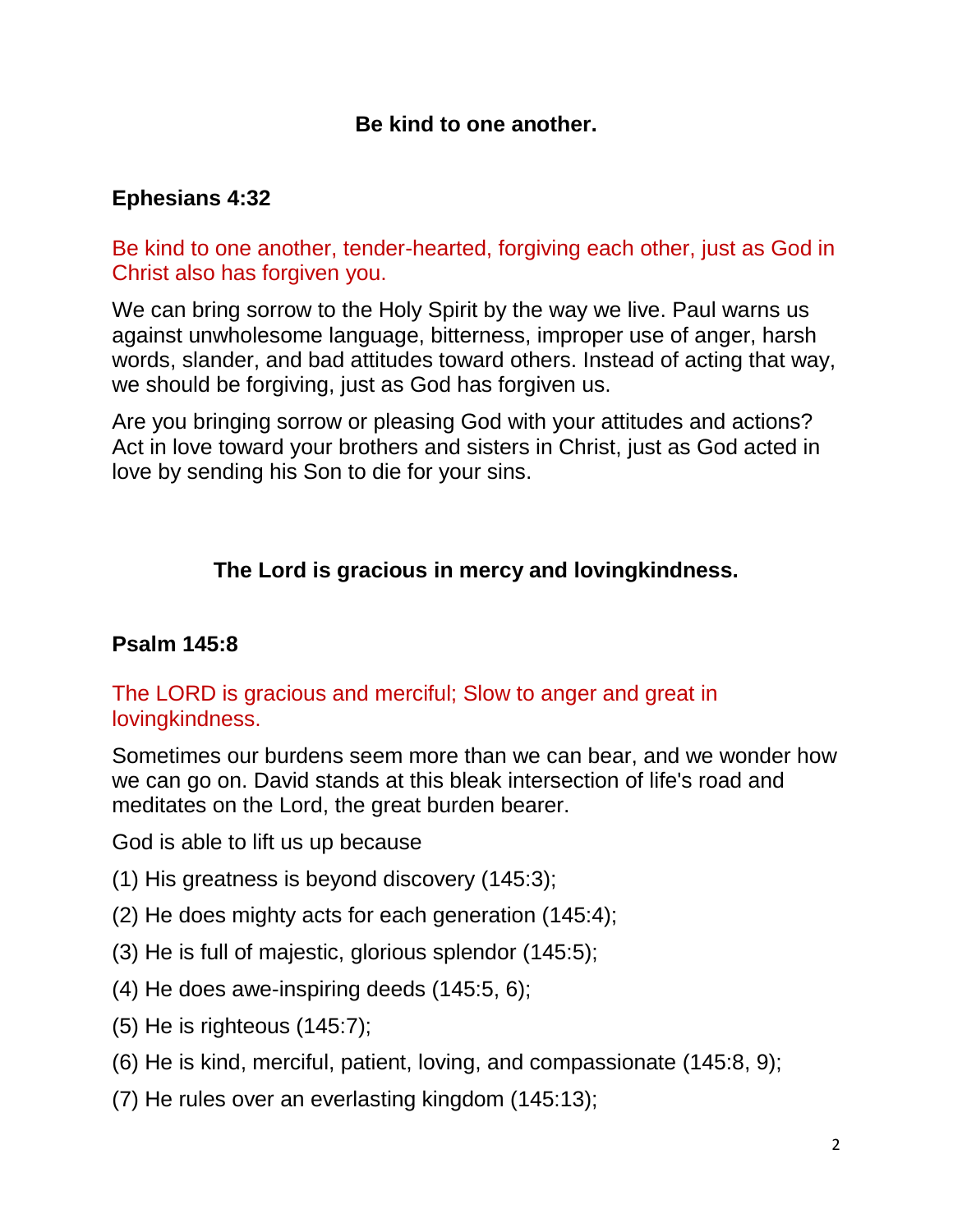(8) He is our source of all our daily needs [\(145:15, 16\)](http://www.crossbooks.com/verse.asp?ref=Ps+145%3A15-16);

(9) He is righteous and kind in all his dealings [\(145:17\)](http://www.crossbooks.com/verse.asp?ref=Ps+145%3A17);

(10) He remains close to those who call on him [\(145:18\)](http://www.crossbooks.com/verse.asp?ref=Ps+145%3A18); (11) he hears our cries and rescues us [\(145:19, 20\)](http://www.crossbooks.com/verse.asp?ref=Ps+145%3A19-20).

If you are bending under a burden and feel that you are about to fall, turn to God for help. He is ready to lift you up and bear your burden.

## **Jesus felt compassion for the people.**

### **[Matthew](http://bible.knowing-jesus.com/Matthew/9/36) 9:36**

Seeing the people, He felt compassion for them, because they were distressed and dispirited like sheep without a shepherd.

Jesus was overwhelmed with compassionate pity for the people. His response echoes the deep inner mercy of God, often described in the Old Testament. Ezekiel also compared Israel to sheep without a shepherd [\(Ezekiel 34:5, 6\)](http://www.crossbooks.com/verse.asp?ref=Eze+34%3A5-6). Jesus came to be the Shepherd, the one who could show people how to avoid life's pitfalls (see [John 10:14\)](http://www.crossbooks.com/verse.asp?ref=Jn+10%3A14).

## **God being compassionate, forgave their iniquities.**

### **[Psalm](http://bible.knowing-jesus.com/Psalm/78/38) 78:38**

.

But He, being compassionate, forgave their iniquity and did not destroy them; and often He restrained His anger and did not arouse all His wrath.

Over and over the children of Israel claimed that they would follow God, but then they turned away from him. The problem was that they made commitments to God with their mouths and not with their hearts; thus, their repentance was empty. Talk is cheap. God wants our conduct to back up our spiritual claims and promises.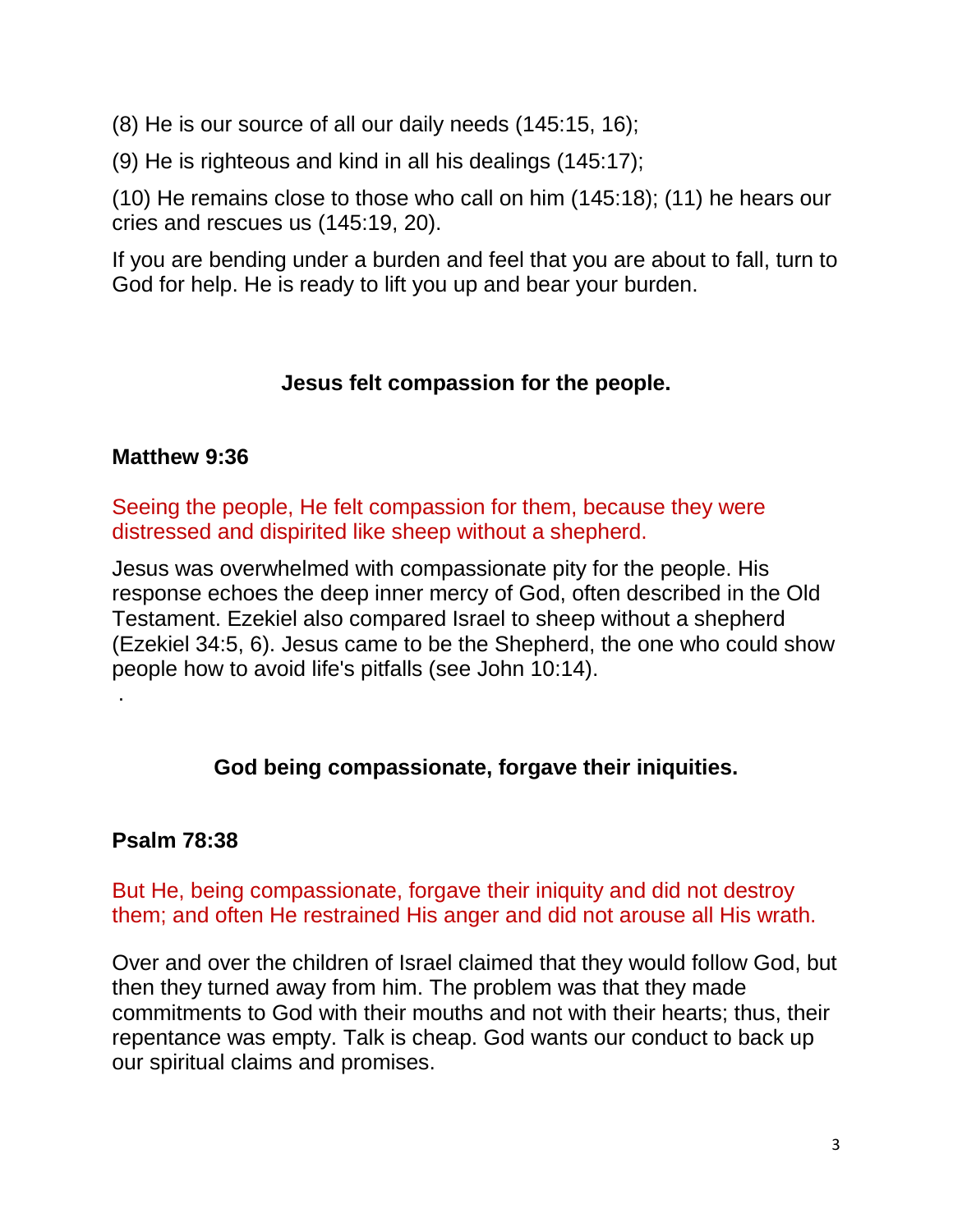Our sorrows and wounds are healed only when we touch them with compassion. Jack Kernfield

#### **[Compassion in Christians](http://bible.knowing-jesus.com/topics/Compassion,-In-Christians)**

#### **[Ephesians](http://bible.knowing-jesus.com/Ephesians/4/32) 4:32**

Be kind to one another, tender-hearted, forgiving each other, just as God in Christ also has forgiven you.

We can bring sorrow to the Holy Spirit by the way we live. Paul warns us against unwholesome language, bitterness, improper use of anger, harsh words, slander, and bad attitudes toward others. Instead of acting that way, we should be forgiving, just as God has forgiven us. Are you bringing sorrow or pleasing God with your attitudes and actions? Act in love toward your brothers and sisters in Christ, just as God acted in love by sending his Son to die for your sins.

#### **[Compassion](http://bible.knowing-jesus.com/topics/Compassion,-Of-Christ) of Christ**

#### **Matthew [11:28-30](http://bible.knowing-jesus.com/Matthew/11/28)**

 Come unto me, all ye that labour and are heavy laden, and I will give you rest. [29] Take my yoke upon you, and learn of me; for I am meek and lowly in heart: and ye shall find rest unto your souls. [30] For my yoke is easy, and my burden is light.

A yoke is a heavy wooden harness that fits over the shoulders of an ox or oxen. It is attached to a piece of equipment the oxen are to pull. A person may be carrying heavy burdens of (1) sin, (2) excessive demands of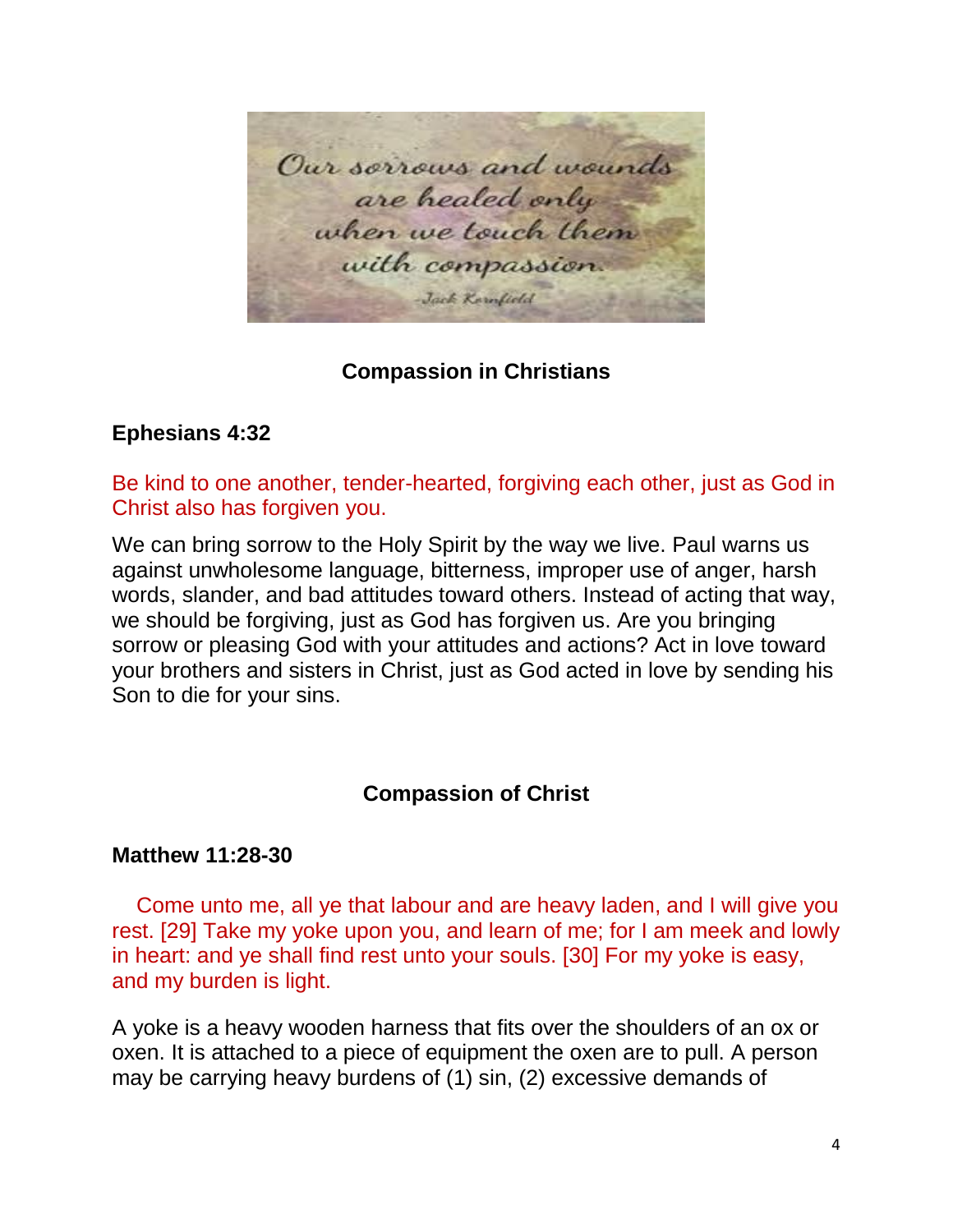religious leaders [\(23:4;](http://www.crossbooks.com/verse.asp?ref=Mt+23%3A4) [Acts 15:10\)](http://www.crossbooks.com/verse.asp?ref=Ac+15%3A10), (3) oppression and persecution, or (4) weariness in the search for God.

Jesus frees people from all these burdens. The rest that Jesus promises is love, healing, and peace with God, not the end of all labor. A relationship with God changes meaningless, wearisome toil into spiritual productivity and purpose.

In what sense was Jesus' yoke easy? The yoke emphasizes the challenges, work, and difficulties of partnering with Christ in life. Responsibilities weigh us down, even the effort of staying true to God. But Jesus' yoke remains easy compared to the crushing alternative.

Jesus doesn't offer a life of luxurious ease—the yoke is still an oxen's tool for working hard. But it's a shared yoke, with weight falling on bigger shoulders than yours. Someone with more pulling power is up front helping. Suddenly you are participating in life's responsibilities with a great Partner—and now that frown can turn into a smile, and that gripe into a song.

## **[Compassion of](http://bible.knowing-jesus.com/topics/God,-Compassion-Of) God**

### **2 [Corinthians](http://bible.knowing-jesus.com/2-Corinthians/1/3) 1:3**

Blessed be the God and Father of our Lord Jesus Christ, the Father of mercies and God of all comfort,

Many think that when God comforts us, our troubles should go away. But if that were always so, people would turn to God only out of a desire to be relieved of pain and not out of love for him.

We must understand that being "comforted" can also mean receiving strength, encouragement, and hope to deal with our troubles. The more we suffer, the more comfort God gives us. If you are feeling overwhelmed, allow God to comfort you. Remember that every trial you endure will help you comfort other people who are suffering similar troubles.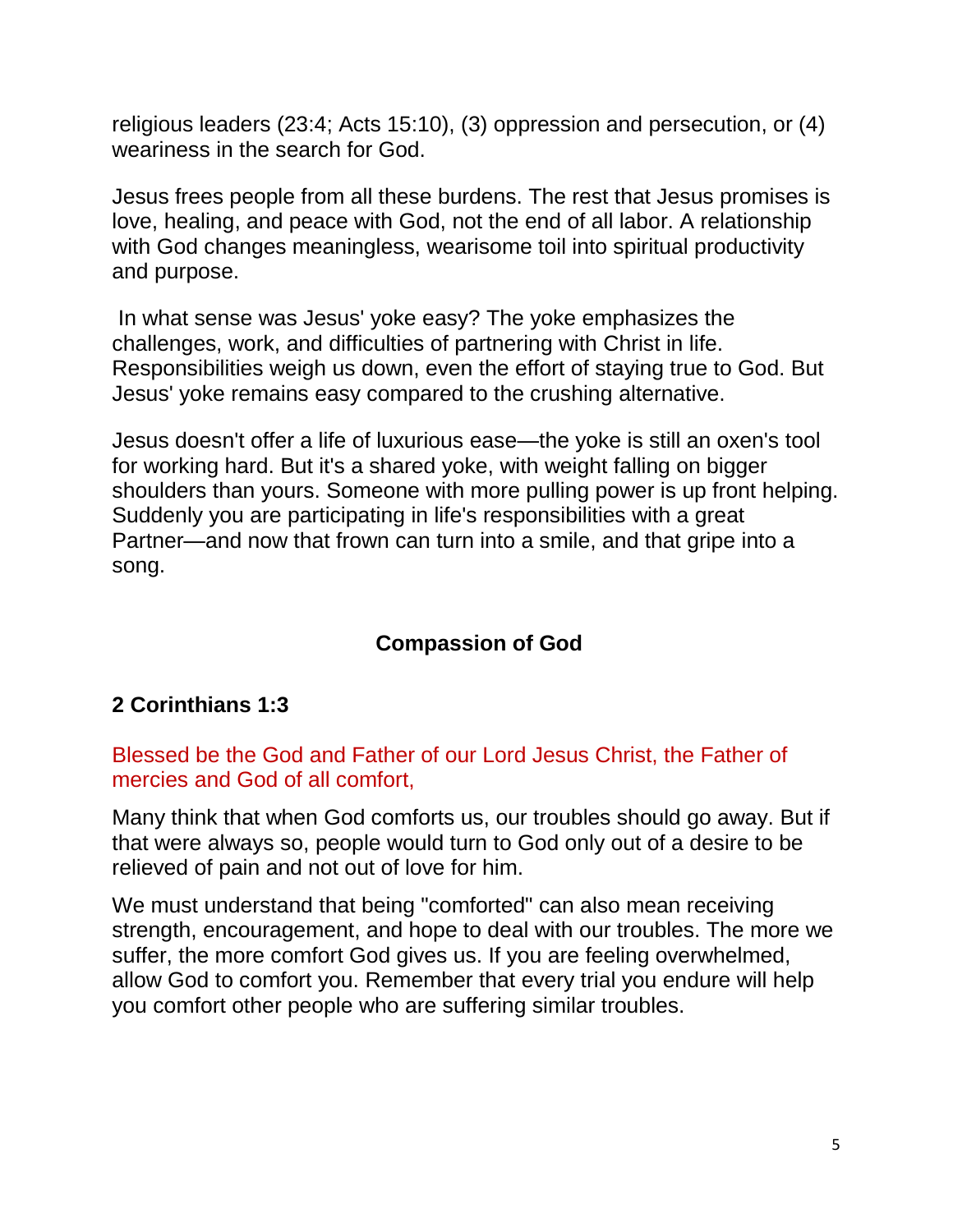#### **A mother shows compassion for her child.**

### **[Isaiah](http://bible.knowing-jesus.com/Isaiah/49/15) 49:15**

"Can a woman forget her nursing child and have no compassion on the son of her womb? Even these may forget, but I will not forget you.

The people of Israel felt that God had forgotten them in Babylon; but Isaiah pointed out that God would never forget them, as a loving mother would not forget her little child. When we feel that God has forsaken us, we must ask if we have forsaken and forgotten God (see [Deuteronomy 31:6\)](http://www.crossbooks.com/verse.asp?ref=Dt+31%3A6).

#### **Jesus felt compassion for the crowd.**

#### **[Mark](http://bible.knowing-jesus.com/Mark/6/34) 6:34**

When Jesus went ashore, He saw a large crowd, and He felt compassion for them because they were like sheep without a shepherd; and He began to teach them many things.

This crowd was as pitiful as a flock of sheep without a shepherd. Sheep are easily scattered; without a shepherd they are in grave danger. Jesus was the Shepherd who could teach them what they needed to know and keep them from straying from God. See [Psalm 23;](http://www.crossbooks.com/verse.asp?ref=Ps+23) [Isaiah 40:11;](http://www.crossbooks.com/verse.asp?ref=Isa+40%3A11) [Ezekiel 34:5ff;](http://www.crossbooks.com/verse.asp?ref=Eze+34%3A5) and [John 10:11-16](http://www.crossbooks.com/verse.asp?ref=Jn+10%3A11-16) for descriptions of the good shepherd.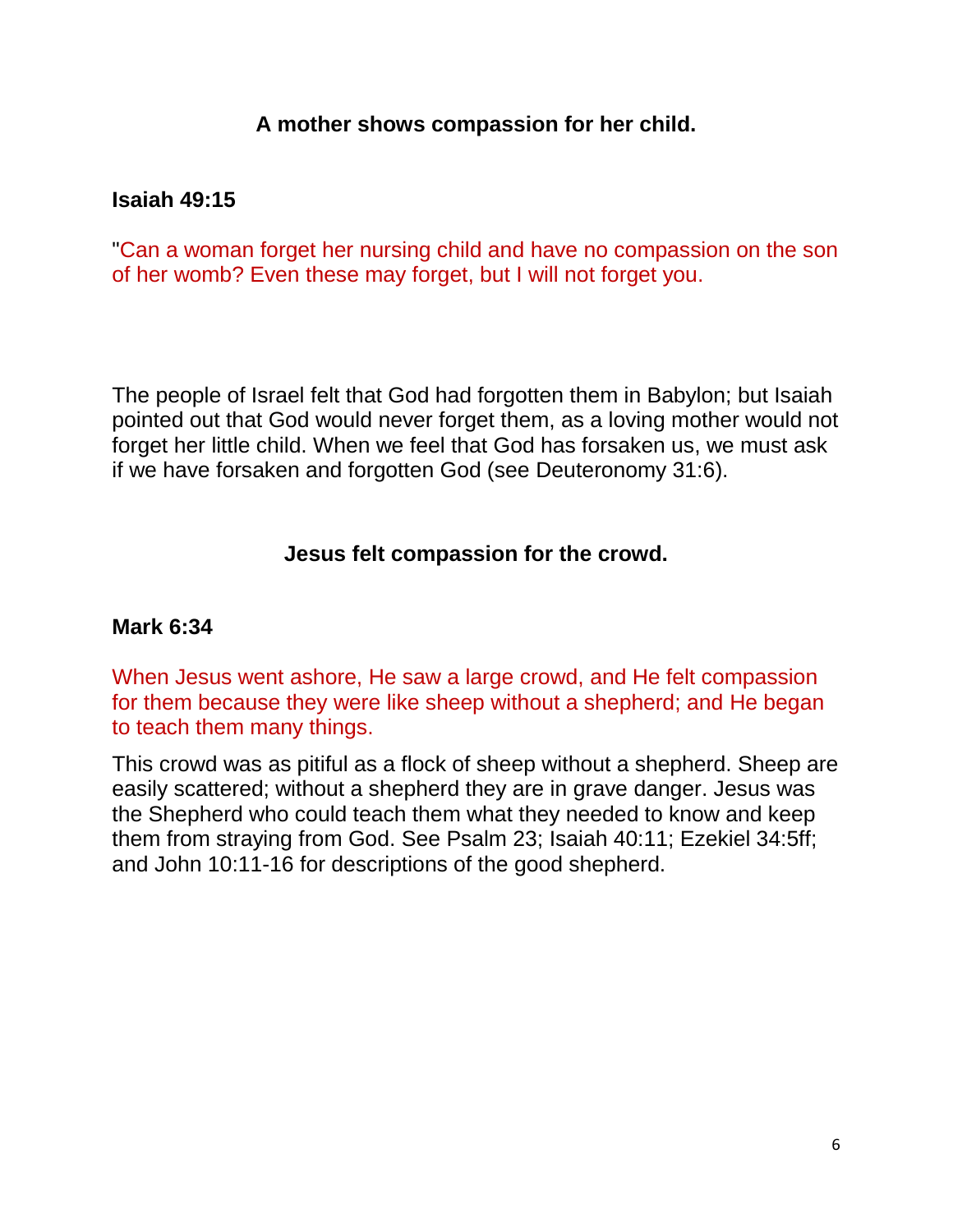### **Be kindhearted and humble in spirit.**

### **1 [Peter](http://bible.knowing-jesus.com/1-Peter/3/8) 3:8**

To sum up, all of you be harmonious, sympathetic, brotherly, kindhearted, and humble in spirit;

Peter lists five key elements that should characterize any group of believers:

(1) One mind—pursuing the same goals;

(2) Sympathy—being responsive to others' needs;

- (3) Love—seeing and treating each other as brothers and sisters;
- (4) Tenderness—being affectionately sensitive and caring; and

(5) Humility—being willing to encourage one another and rejoice in each other's successes.

These five qualities go a long way toward helping believers serve God effectively.

### **Those without compassion do not show God's love.**

### **1 [John](http://bible.knowing-jesus.com/1-John/3/17) 3:17**

But whoever has the world's goods, and sees his brother in need and closes his heart against him, how does the love of God abide in him?

These verses give an example of how to give up our life for others—to help those in need. This is strikingly similar to James's teaching [\(James 2:14-](http://www.crossbooks.com/verse.asp?ref=Jas+2%3A14-17) [17\)](http://www.crossbooks.com/verse.asp?ref=Jas+2%3A14-17). How clearly do your actions say you really love others? Are you as generous as you should be with your money, possessions, and time?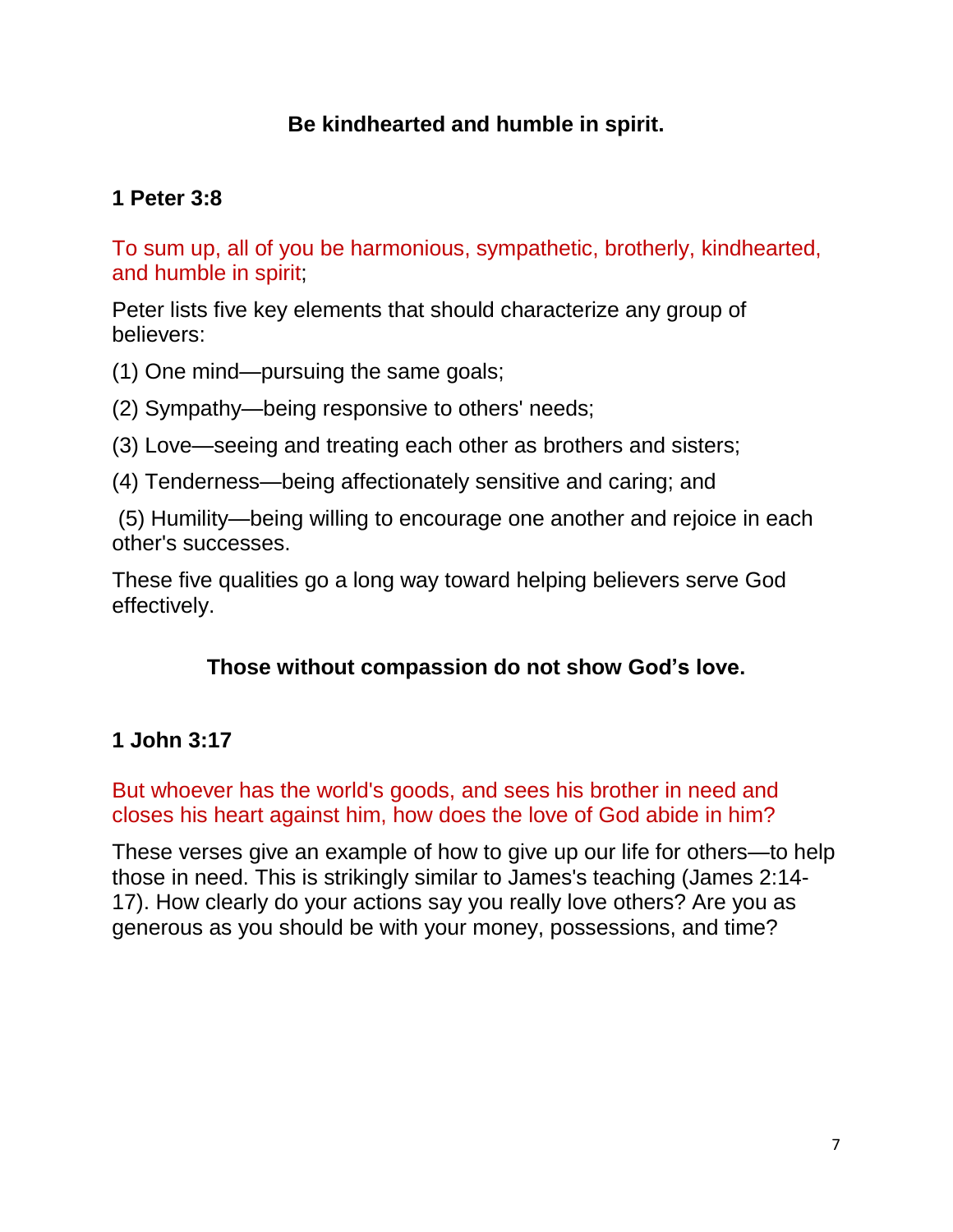## **The Lord is abounding in lovingkindness.**

### **[Psalm](http://bible.knowing-jesus.com/Psalm/103/8) 103:8**

The LORD is compassionate and gracious, Slow to anger and abounding in lovingkindness.

God's law was given first to Moses and the people of Israel. God's law presents a clear picture of God's character and his will for his people. It was God's training manual to prepare his people to serve him and to follow his ways. Review the Ten Commandments [\(Exodus 20\)](http://www.crossbooks.com/verse.asp?ref=Ex+20) and the history of how they were given, asking God to show you his will and his ways through them.



**Jesus felt compassion and healed the sick.**

#### **[Matthew](http://bible.knowing-jesus.com/Matthew/14/14) 14:14**

When He went ashore, He saw a large crowd, and felt compassion for them and healed their sick.

Jesus sought solitude after the news of John's death. Sometimes we may need to deal with our grief alone. Jesus did not dwell on his grief but returned to the ministry he came to do.

Jesus performed some miracles as signs of his identity. He used other miracles to teach important truths. But here we read that he healed people because he "had compassion on them." Jesus was, and is, a loving, caring,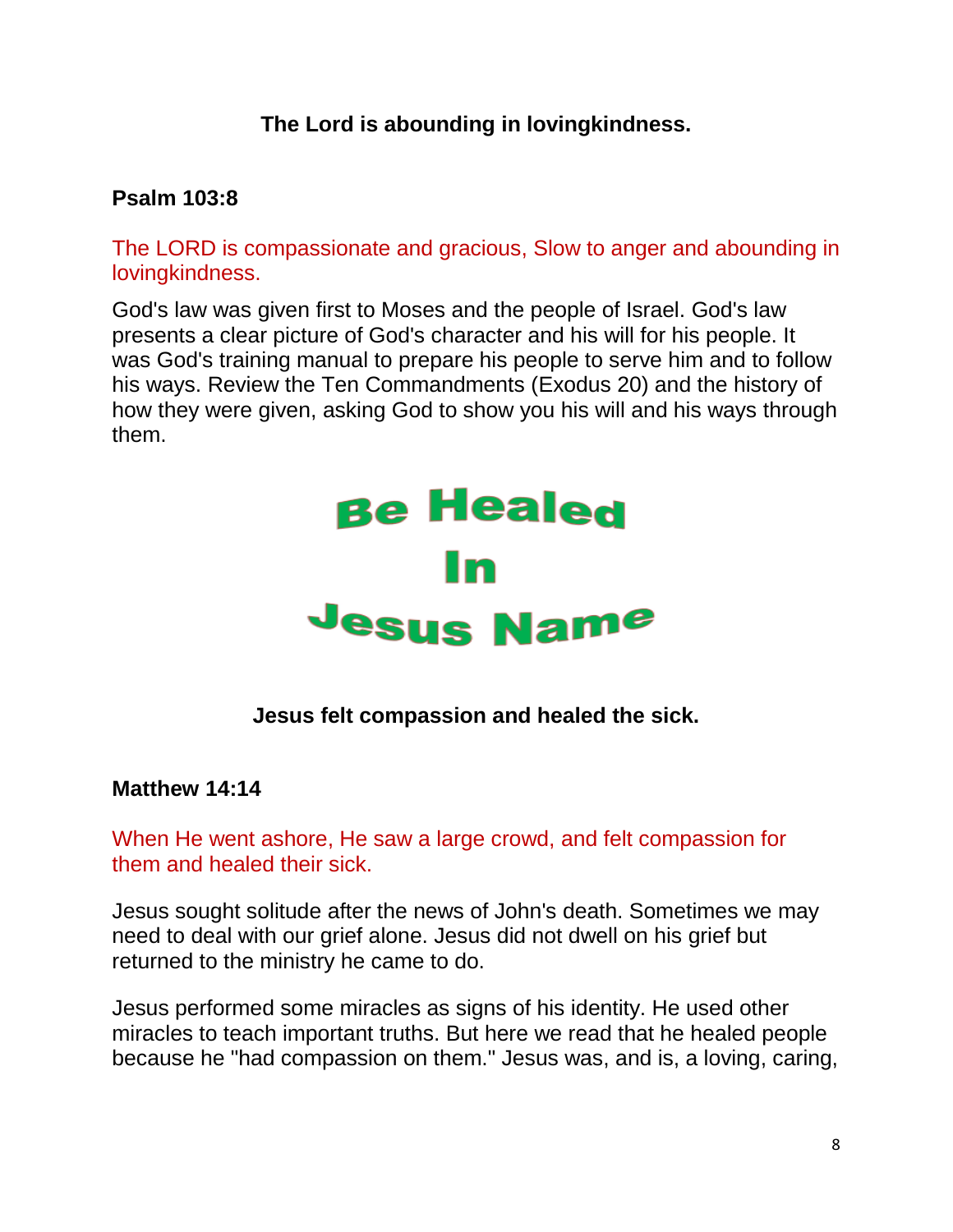and feeling person. When you are suffering, remember that Jesus hurts with you. He has compassion on you.

### **With compassion, their eyes were healed.**

#### **[Matthew](http://bible.knowing-jesus.com/Matthew/20/34) 20:34**

Moved with compassion, Jesus touched their eyes; and immediately they regained their sight and followed Him.

Jesus sought solitude after the news of John's death. Sometimes we may need to deal with our grief alone. Jesus did not dwell on his grief but returned to the ministry he came to do.

Jesus performed some miracles as signs of his identity. He used other miracles to teach important truths. But here we read that he healed people because he "had compassion on them." Jesus was, and is, a loving, caring, and feeling person. When you are suffering, remember that Jesus hurts with you. He has compassion on you.

#### **The Lord has compassion on those who fear him.**

### **Psalm [103:13](http://bible.knowing-jesus.com/Psalm/103/13)**

### Just as a father has compassion on his children, so the LORD has compassion on those who fear Him.

God is like a father—tender and compassionate. Not every child has a tender and compassionate father, however. Too often, sadly, the cycles of abuse and dysfunction rob children of loving fathers. If that is your situation, God offers himself to you to be the Father you never had or perhaps felt you never needed. Of course, you can't "go fishing" with God or be held physically by him, but you can receive his love in your heart by means of his Holy Spirit [\(Romans 5:5\)](http://www.crossbooks.com/verse.asp?ref=Ro+5%3A5). God can tenderly heal your deep loss.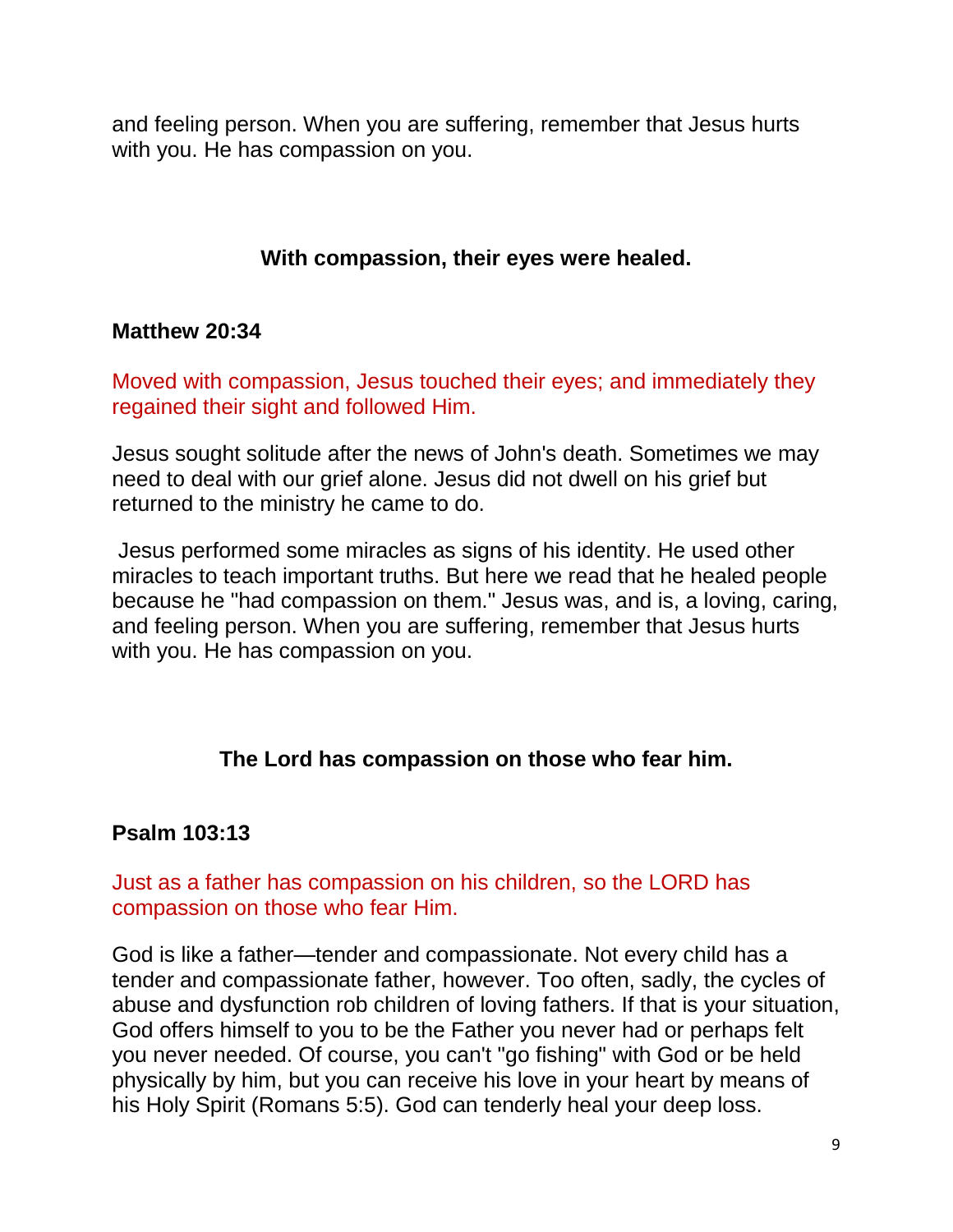We are fragile, but God's care is eternal. Too often we focus on God as judge and lawgiver, ignoring his compassion and concern for us. When God examines our lives, he remembers our human condition. Our weakness should never be used as a justification for sin. His mercy takes everything into account. God will deal with you compassionately. Trust him.

# **Put on a heart of compassion, kindness, humility, gentleness and patience.**

## **[Colossians](http://bible.knowing-jesus.com/Colossians/3/12) 3:12**

So, as those who have been chosen of God, holy and beloved, put on a heart of compassion, kindness, humility, gentleness and patience;

Paul offers a strategy to help us live for God day by day:

- (1) Imitate Christ's compassionate, forgiving attitude [\(3:12, 13\)](http://www.crossbooks.com/verse.asp?ref=Col+3%3A12-13);
- (2) Let love guide your life [\(3:14\)](http://www.crossbooks.com/verse.asp?ref=Col+3%3A14);
- (3) Let the peace of Christ rule in your heart [\(3:15\)](http://www.crossbooks.com/verse.asp?ref=Col+3%3A15);
- (4) Always be thankful [\(3:15\)](http://www.crossbooks.com/verse.asp?ref=Col+3%3A15);
- (5) keep God's Word in you at all times [\(3:16\)](http://www.crossbooks.com/verse.asp?ref=Col+3%3A16);
- (6) Live as Jesus Christ's representative [\(3:17\)](http://www.crossbooks.com/verse.asp?ref=Col+3%3A17).

### **Jesus felt compassion for a sorrowful woman.**

### **[Luke](http://bible.knowing-jesus.com/Luke/7/13) 7:13**

When the Lord saw her, He felt compassion for her, and said to her, "Do not weep."

Honoring the dead was important in Jewish tradition. A funeral procession, with relatives of the dead person following the body that was wrapped and carried on a kind of stretcher, would make its way through town.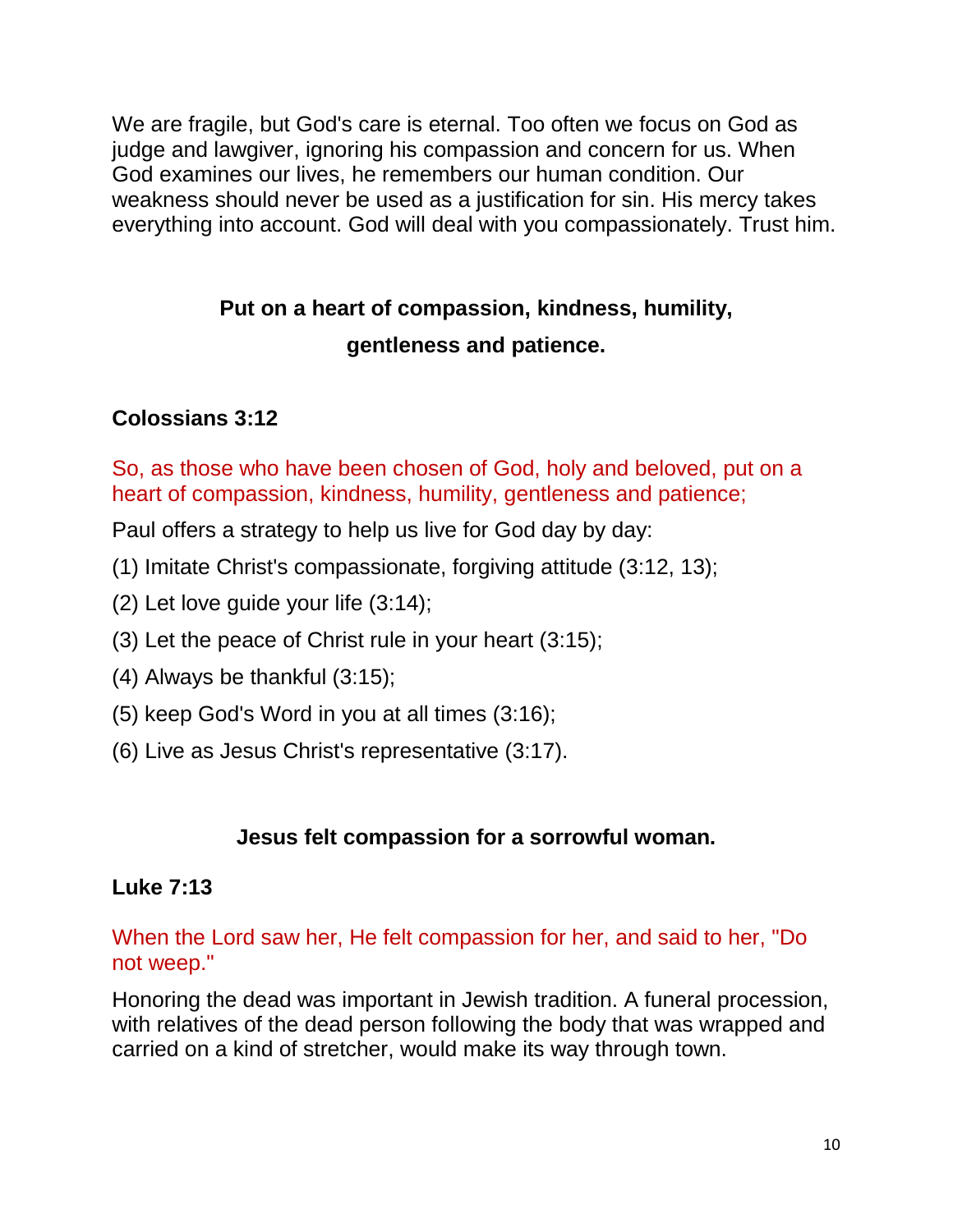### **Compassion is given according to his lovingkindness.**

### **[Lamentations](http://bible.knowing-jesus.com/Lamentations/3/32) 3:32**

For if He causes grief, then He will have compassion according to His abundant lovingkindness.

To submit "to the yoke of his discipline" means to willingly come under God's discipline and learn what he wants to teach. This involves several important factors: (1) silent reflection on what God wants, (2) repentant humility, (3) self-control in the face of adversity, and (4) confident patience, depending on the divine Teacher to bring about loving lessons in our life. God has several long-term and short-term lessons for you right now. Are you doing your homework?

This call to "turn the other cheek" reminds us that sometimes God calls us to suffer criticism and abuse for his purposes.

Jesus taught his followers to turn the other cheek [\(Matthew 5:39\)](http://www.crossbooks.com/verse.asp?ref=Mt+5%3A39), and he exemplified this at the highest level just before his crucifixion [\(Matthew](http://www.crossbooks.com/verse.asp?ref=Mt+27%3A27-31)  [27:27-31;](http://www.crossbooks.com/verse.asp?ref=Mt+27%3A27-31) [Luke 22:64;](http://www.crossbooks.com/verse.asp?ref=Lk+22%3A64) [John 18:22;](http://www.crossbooks.com/verse.asp?ref=Jn+18%3A22) [19:3\)](http://www.crossbooks.com/verse.asp?ref=Jn+19%3A3). This, however, should never be used to justify anyone's continued suffering of spousal or any other kind of abuse.

### **Yes, our God is compassionate.**

#### **[Psalm](http://bible.knowing-jesus.com/Psalm/116/5) 116:5**

Gracious is the LORD, and righteous; Yes, our God is compassionate.

God is so responsive that you can always reach him. He bends down and listens to your voice. This writer's love for the Lord had grown because he had experienced answers to his prayers. If you are discouraged, remember that God is near, listening carefully to every prayer and answering each one in order to give you his best.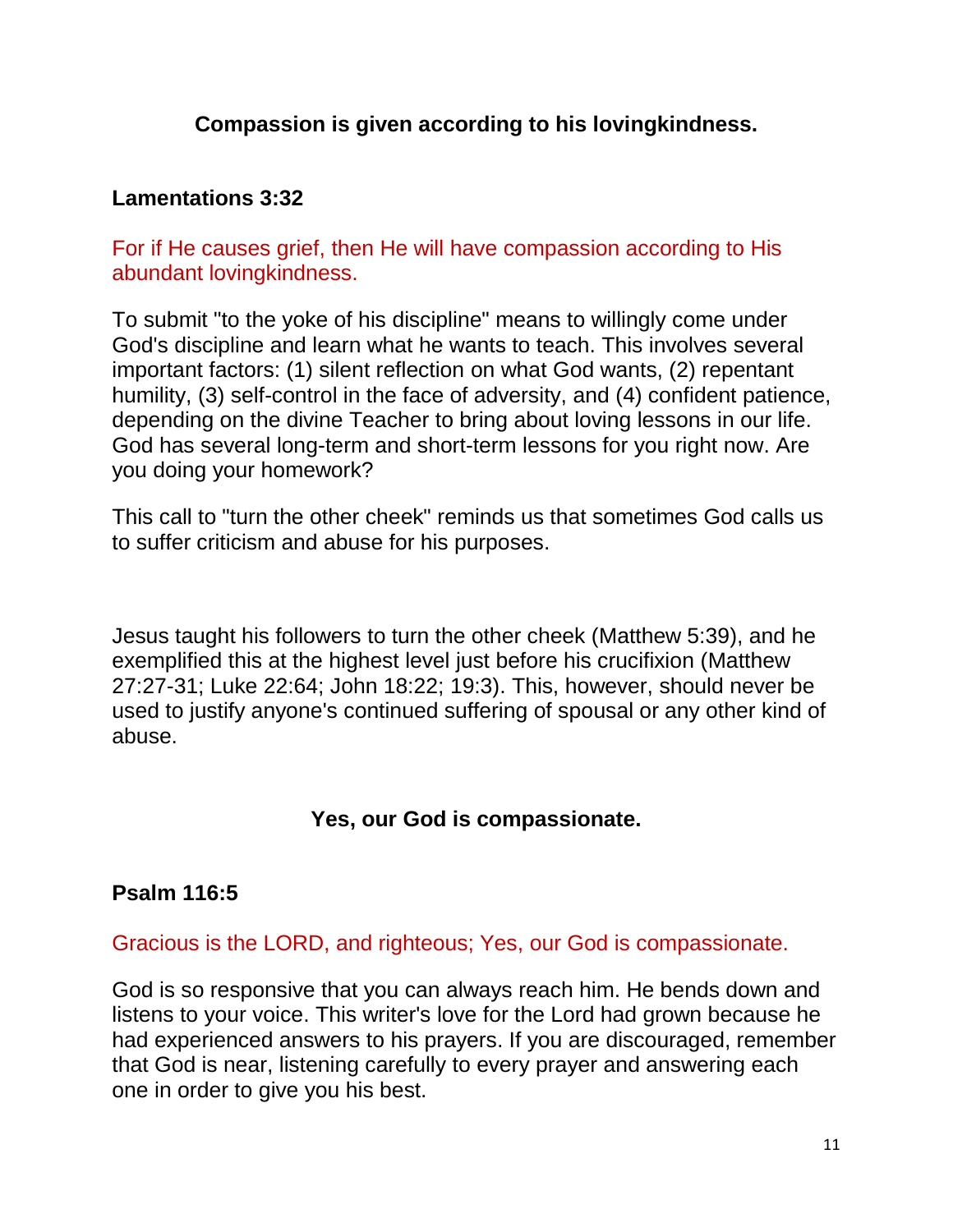God stays close to us even in death. When someone we love is nearing death, we may become angry and feel abandoned. But believers (the Lord's loved ones) are precious to God, and he carefully chooses the time when they will be called into his presence. Let this truth provide comfort when you've lost a loved one. God sees, and each life is valuable to him (see Jesus' statement in [Matthew 10:29\)](http://www.crossbooks.com/verse.asp?ref=Mt+10%3A29).

### **Jesus Christ, the Father of mercies and God of all comfort**

### **2 [Corinthians](http://bible.knowing-jesus.com/2-Corinthians/1/3) 1:3**

### Blessed be the God and Father of our Lord Jesus Christ, the Father of mercies and God of all comfort,

Many think that when God comforts us, our troubles should go away. But if that were always so, people would turn to God only out of a desire to be relieved of pain and not out of love for him. We must understand that being "comforted" can also mean receiving strength, encouragement, and hope to deal with our troubles. The more we suffer, the more comfort God gives us. If you are feeling overwhelmed, allow God to comfort you. Remember that every trial you endure will help you comfort other people who are suffering similar troubles.

### **God is abundant in loving kindness and truth.**

#### **[Psalm](http://bible.knowing-jesus.com/Psalm/86/15) 86:15**

#### But You, O Lord, are a God merciful and gracious, Slow to anger and abundant in lovingkindness and truth.

It is right to pray for a sign of God's favor. As David found, it may be just what we need. But let us not overlook the signs he has already given: the support of family and friends, the fellowship of other Christians, the light of each new day. And we can be confident that he knows our situation no matter how desperate it becomes, and he cares.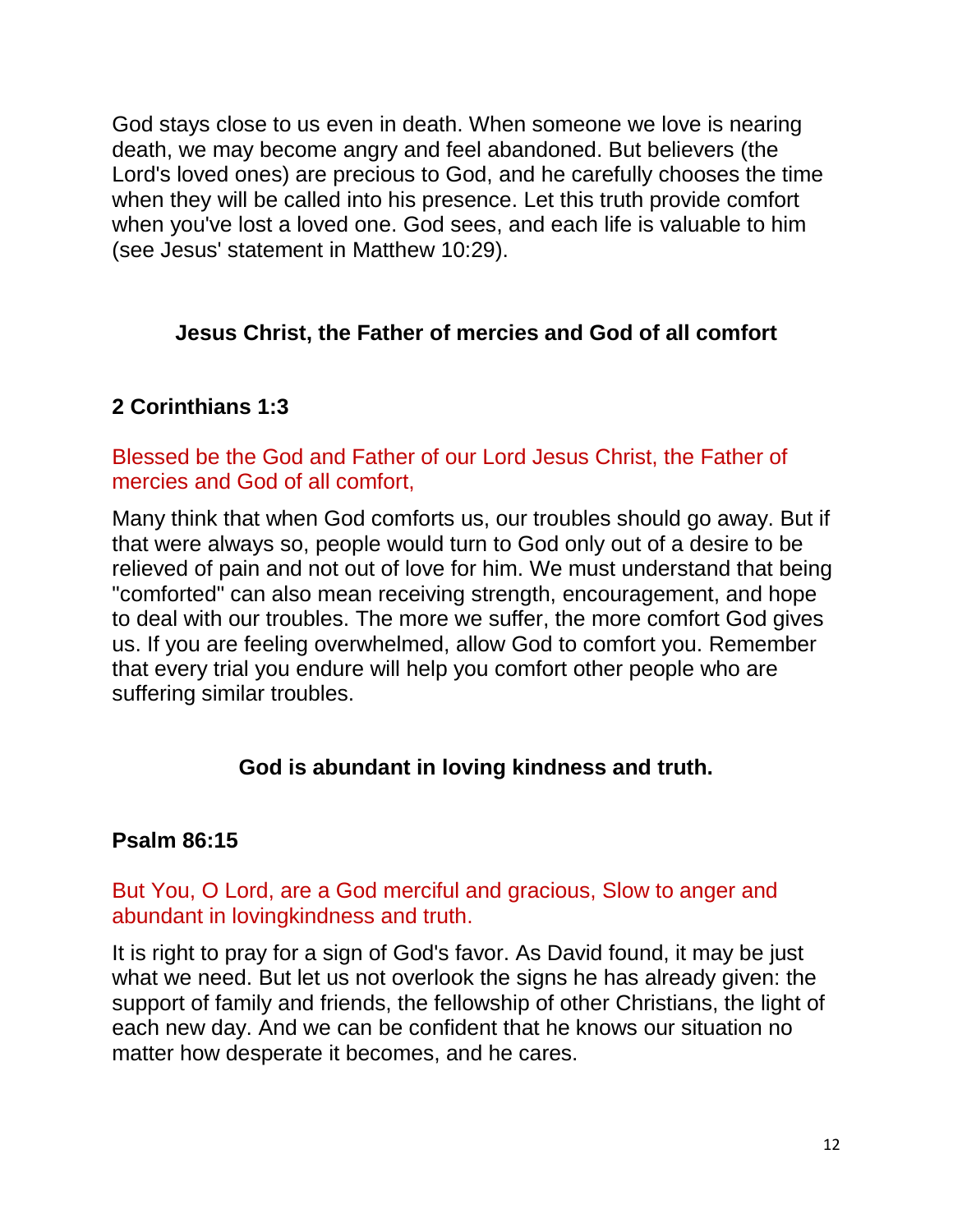Matthew 6:7 "Blessed are the merciful for they shall receive mercy."

### **With compassion, Jesus cleansed the men.**

#### **[Mark](http://bible.knowing-jesus.com/Mark/1/41) 1:41**

Moved with compassion, Jesus stretched out His hand and touched him, and said to him, "I am willing; be cleansed."

In keeping with the law in [Leviticus 13](http://www.crossbooks.com/verse.asp?ref=Lev+13) and [14,](http://www.crossbooks.com/verse.asp?ref=Lev+14) Jewish leaders declared people with leprosy unclean. This meant that lepers were unfit to participate in any religious or social activity. Because the law said that contact with any unclean person made a person unclean, too, some people even threw rocks at lepers to keep them at a safe distance. Even the mention of the name of this disabling disease terrified people. How astounding it was, then, when Jesus reached out and touched this man who had leprosy. The real value of a person is inside, not outside. Although a person's body may be diseased or deformed, the person inside is no less valuable to God. In a sense, we are all people with leprosy because we have all been deformed by the ugliness of sin.

By sending his Son, Jesus, God has touched us, giving us the opportunity to be healed.

#### **God has compassion on whom he will.**

#### **[Romans](http://bible.knowing-jesus.com/Romans/9/15) 9:15**

 For he saith to Moses, I will have mercy on whom I will have mercy, and I will have compassion on whom I will have compassion.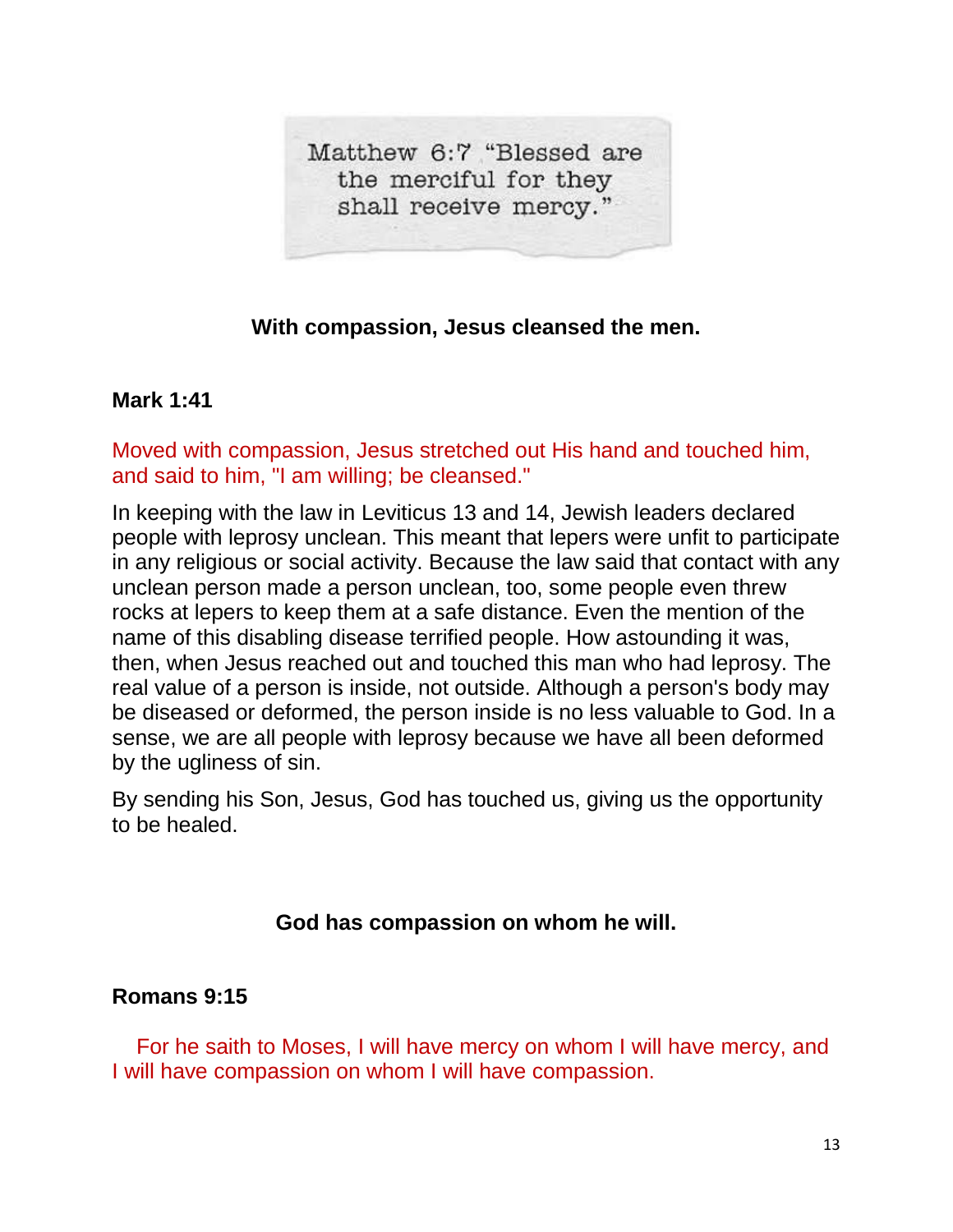The fallacy of gaining salvation by human effort remains as strong as ever—people still think good intentions are the key to unlock the door to eternal life. By the time they get to try the lock, they will find that their key does not fit.

Others imagine that their efforts are building an invisible ladder to heaven made up of service, family, position, reputation, good work, and desire, although none of these rungs will support a feather. People are so busy trying to reach God that they completely miss the truth that God has already reached down to them. We cannot earn God's mercy—if we could, it would not be mercy.

### **Jesus had compassion on the hungry.**

### **[Mark](http://bible.knowing-jesus.com/Mark/8/2) 8:2**

"I feel compassion for the people because they have remained with me now three days and have nothing to eat.

Do you ever feel that God is so busy with important concerns that he can't possibly be aware of your needs? Just as Jesus was concerned about these people's need for food, he is concerned about our daily needs. At another time Jesus said, "Your heavenly Father already knows all your needs" [\(Matthew 6:32\)](http://www.crossbooks.com/verse.asp?ref=Mt+6%3A32).

Do you have concerns that you think would not interest God? Nothing is too large for him to handle and no need too small to escape his interest.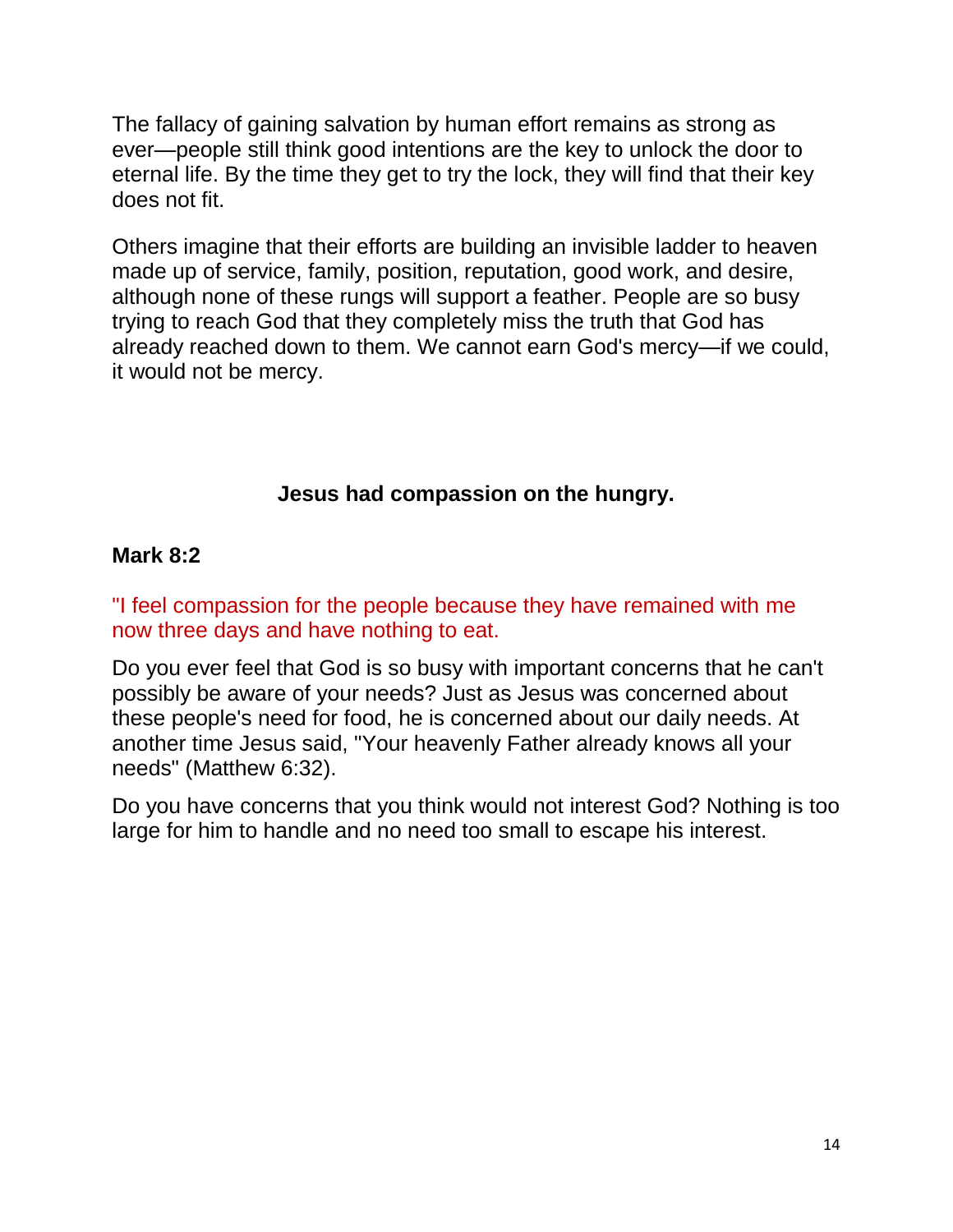

An invitation is given to open your heart's door to Jesus

## **Rev. 3:20**

 Behold, I stand at the door, and knock: if any man hear my voice, and open the door, I will come in to him, and will sup with him, and he with me.

### **To ask Jesus to come into your heart please pray this Prayer:**

Dear Lord Jesus, I believe you are the Christ, the Son of the Living God. I ask you to forgive me of my sins and coming into my heart. I accept you as savior and will follow you as Lord. Amen.